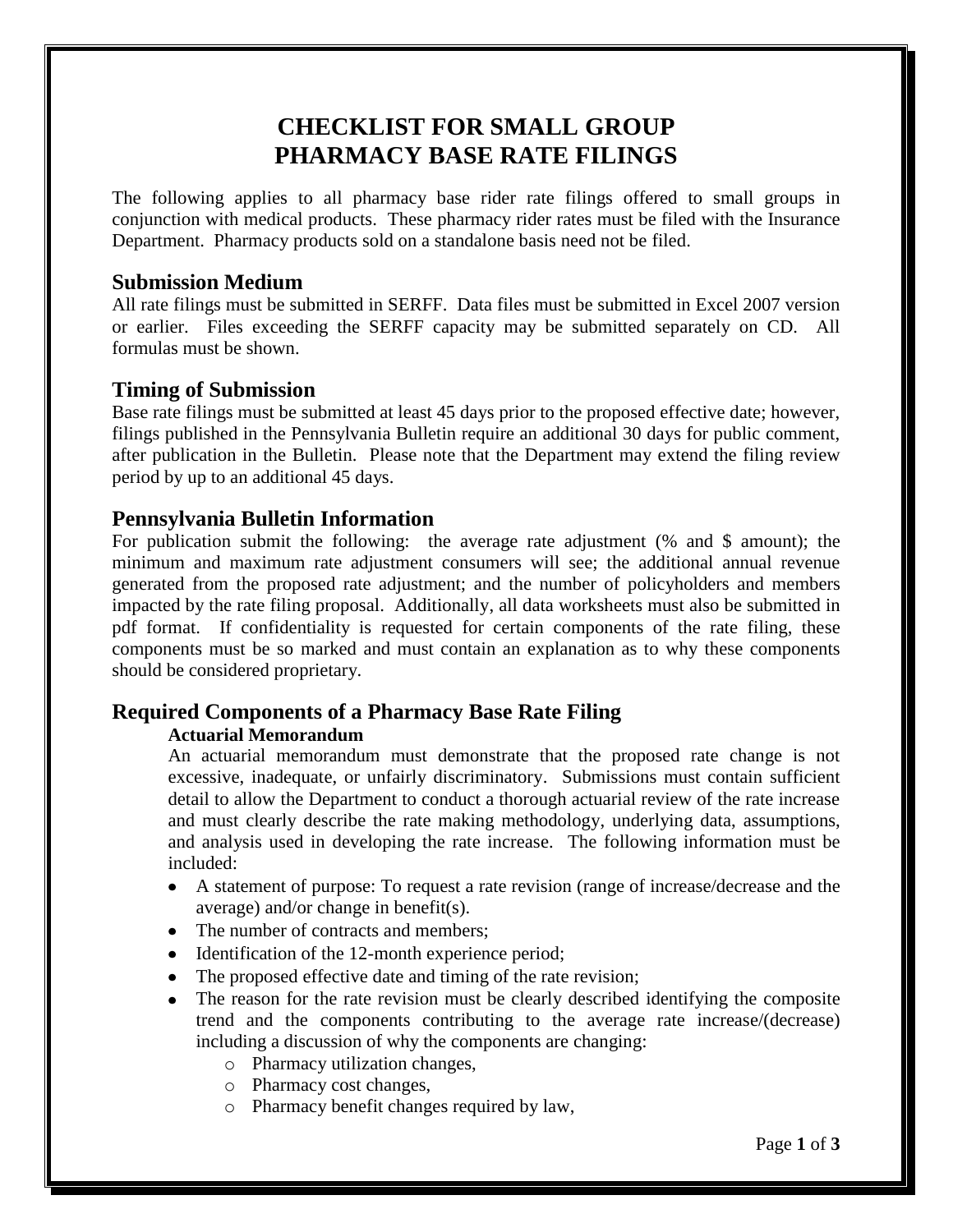- o Pharmacy benefit changes not required by law,
- o Changes to administration costs,
- o Other reasons for the rate request identify and quantify, and
- o Overall average rate increase/(decrease).
- A general description of the policy and benefits , including the following:
	- o Form number,
	- o Product name,
	- o Benefit description (Open/closed formulary pharmacy rider with \$250 deductible and \$20/\$40/\$60 copayment),
	- o Benefit changes showing the current benefit and the proposed benefit, and
	- o A schedule of benefits.
- Identification of the last three rate increases and their SERFF tracking numbers

#### **Supporting Data**

The following Pennsylvania data shall be provided in tabular form. Please refer to the Small Group Pharmacy Rating Exhibit on the Department's website

- o Brand drugs
- o Generic drugs
- o Other

Pennsylvania experience period data, for a 12-month period

- o Number of scripts
- o Incurred claims
- o Completed Claims
- o Rebates
- o Estimated cost sharing
- o Dispensing fee
- o Ultimate allowed claims
- o Member months
- o Average age/gender factor, if applicable
- o Average SIC factor, if applicable
- o Average benefit factor, if applicable
- o Average other (specify), if applicable

Supporting pharmacy trend data, with at least 5 years of monthly Pennsylvania data as follows

- o Number of scripts
- o Incurred claims
- o Completed Claims
- o Rebates
- o Estimated cost sharing
- o Dispensing Fee
- o Ultimate allowed claims
- o Member months